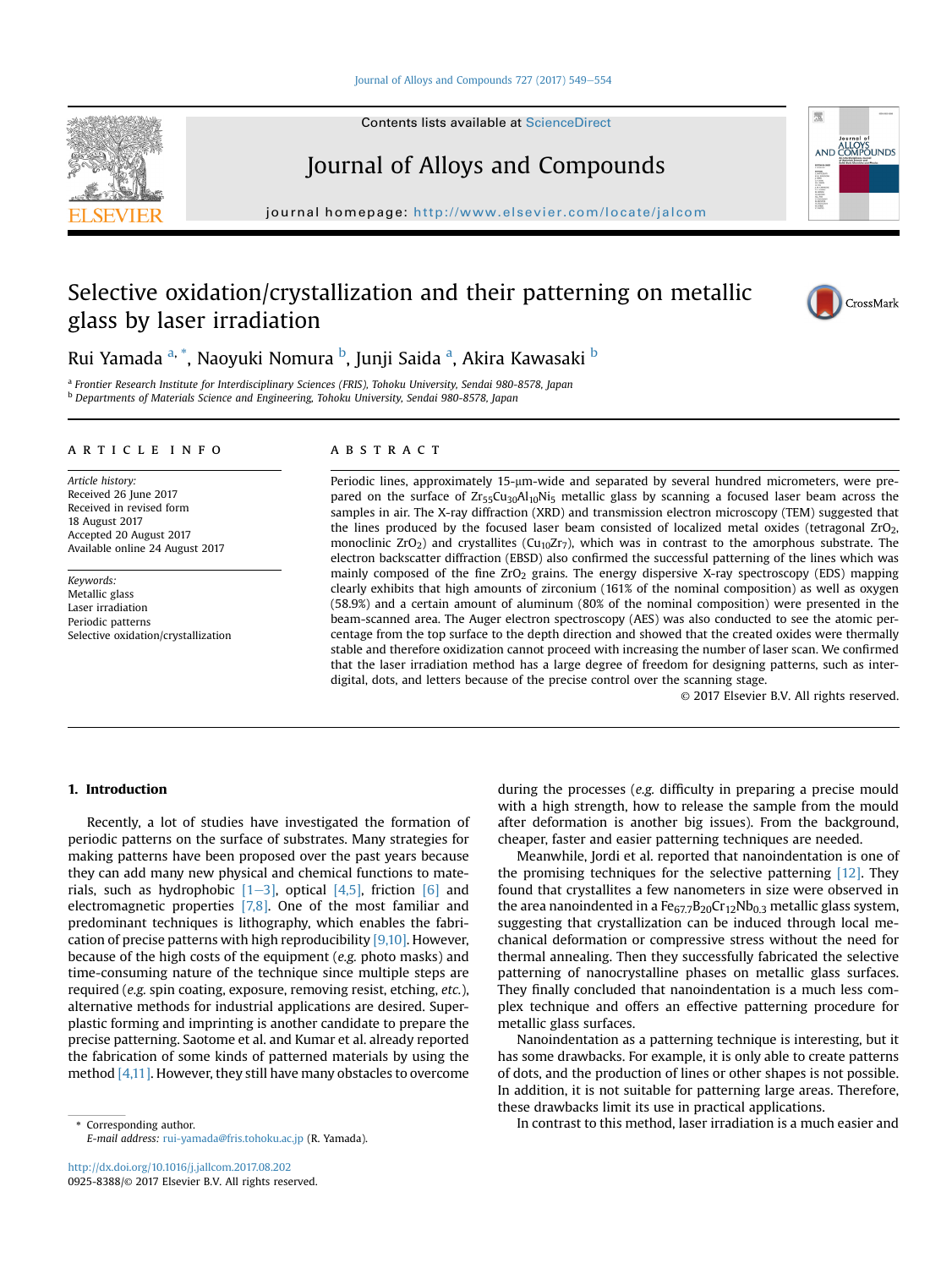faster technique for fabricating patterns without the need for multiple steps, and is thought to be one of the most effective methods for patterning [6,13,14]. These advantages have led to intensive studies to find suitable materials for laser irradiation. Gao et al. reported the successful fabrication of laser-written microscale supercapacitors on hydrated graphite oxide films [15]. In addition, Xiao et al. demonstrated the selective patterning of indium tin oxide (ITO) on flexible polyethylene terephthalate (PET) substrates with a picosecond laser ablation technique [16].

While much research has been carried out on laser treatments with thermally stable materials, there have been few studies on metallic glasses. This is because there is still great concern about the formation of undesirable phases not only in the beam-scanned region, but also in the whole substrate [12].

Recently, Huang et al. reported that hierarchical micro/nanostructures was successfully fabricated on the  $Zr_{41.2}Ti_{13.8}Cu_{12.5-}$  $Ni<sub>10</sub>Be<sub>22.5</sub>$  metallic glass substrate by nanosecond pulsed laser irradiation in vacuum  $[17]$ . In their report, they showed that the laser irradiated regions as well as surrounded non-irradiated area still retained amorphous characteristic. They created the increased effective surface areas on the metallic glass without any phase changes. Fornell et al. reported that the laser irradiation of a metallic glass in air with a relatively low-power laser successfully fabricated the desired microstructure states [18]. They investigated the effects of the surface laser treatment on the structure of the  $Cu<sub>47.5</sub>Zr<sub>47.5</sub>Al<sub>5</sub>$  metallic glass. In their study, the laser treatment was applied at a beam speed of 10 mm/s with three different laser intensities (28.5, 29, and 30 A) in an attempt to induce varying levels of surface damage on the glass. After the treatment, they found different microstructures had formed on the surface of the glass, from structurally relaxed amorphous states to oxide/crystalline states. However, the selective formation and periodic patterning of those phases has not yet been successfully achieved. Very recently, the selective surface patterning of nitride on the Zr-based metallic glass substrate was reported  $[19]$ . In the report, the patterned lines in a few  $mm<sup>2</sup>$  square area was successfully fabricated. Although the patterning seems to be attained and the hydrophobicity was surely enhanced due to a formation of a specific morphology on the surface of metallic glass by laser irradiation, there still remained some uncertainties. For instance, it was not obvious whether the patterned nitride overlapped on the amorous phase or existed separately. Since only the XRD and EDX, both of which are macroscopic observations, were used to evaluate the phase, the detail distribution of the nitride as well as amorphous phase on the substrate in the microscopic scale were still unclear. Also, the information about the created phase (e.g. the size of nitride, the percentages of the presented elements on the laser irradiated and non-irradiated area, the depth profile of each elements concentration from the top surface to interior etc.) were missing.

In this study, we designed and fabricated a selective oxide/ crystalline region on the surface of  $Zr_{55}Cu_{30}Al_{10}Ni_5$  glass samples with laser irradiation in air and clarified the created phase from both the macroscopic and microscopic aspects, which was the first attempt in the field of metallic glass research. One of the motivations for this study were to investigate the local phase of the irradiated/non-irradiated area and to consider whether the laser irradiation can increase the degree of freedom when designing patterned materials.

### 2. Experimental method

An alloy ingot with the nominal composition of  $Zr_{55}Cu_{30}Al_{10}Ni_{5}$ (at.%) was prepared by arc melting the raw materials in an argon atmosphere. The alloy was re-melted several times to ensure homogeneity. Ribbon samples with a cross section of  $0.05 \times 4.3$  mm



Fig. 1. (a) The SEM image of the laser irradiated lines and (b) their periodic patterning on the surface of the Zr<sub>55</sub>Cu<sub>30</sub>Al<sub>10</sub>Ni<sub>5</sub> ribbon sample.

were prepared with the single roller melt-spinning method. The structure of the ribbons was investigated with both XRD (Bruker AXS D8 ADVANCE) and TEM (Hitachi HF-2000). The thermal properties of the samples were examined with differential scanning calorimetry (DSC, Perkin Elmer Diamond DSC) at a heating rate of 20 K/min. Disk samples (diameter: 5 mm, height: 1 mm) were also prepared by cutting cast samples.

Lines with a length of approximately 2 mm were drawn on the surface of the samples in air  $(-20.6\% O_2)$  with a fiber laser (SUMI-TOMO ELECTRIC SumiLas) emitted from an oscillator with a wavelength of 1060 nm. The laser oscillator itself was fixed while the stage (PI micos) holding the sample, which was placed just under the oscillator, was moved in the X, Y, and Z directions. The minimum movement step of the stage in each direction is extremely small, approximately 5.5 nm, which allows the precise patterns to be formed. The beam scanning speed (i.e., the moving speed of the stage) was approximately 0.66 mm/s, and the electric current of the laser was 0.6 A, which is much lower than that used by other researchers [18,20]. After scanning the beam, the surface of the sample was slightly polished with ion milling (GATAN PIPS model 691) in order to make its surface smooth and clean. The outer appearance of the periodic patterns was observed with scanning electron microscopy (SEM, JEOL JSM-6010LV and JEOL JSM-7100F). The amorphous character of the beam-scanned sample and also only heat treated disk sample at 673 K for 1 h in air was verified with XRD. The local microstructure of the beam-scanned sample was examined with TEM (Hitachi HF-2000) and EBSD



Fig. 2. The XRD patterns at the surface of the laser irradiated sample and heat treated sample at 673 K for 1 h in air.